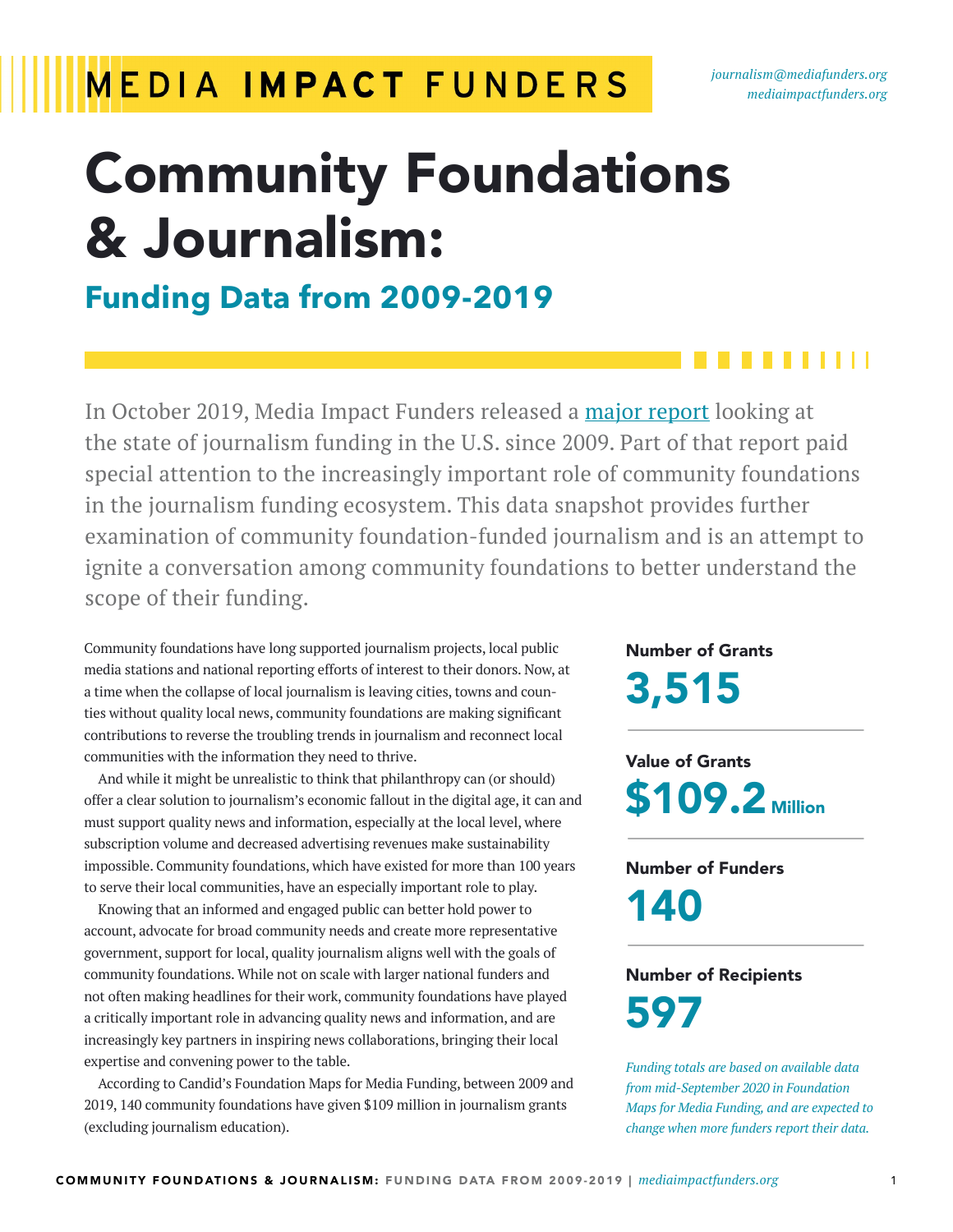## Journalism Grant Giving

2009-2018



The scale of increased giving is substantial. In 2009, data show that 26 U.S.-based community foundations gave \$2.6 million in journalism grants. By 2014, that number had more than doubled to \$6.5 million. In 2018, 80 community foundations gave \$26.3 million—an increase of 1000% percent since 2009, which is expected to grow as more funders report their grants.

Current data indicates that only three states—Kentucky, Montana and North Dakota—are without a single community foundation that is funding journalism. This is down from the eight states we noted in our 2019 journalism report, which is positive news. Of the five states that now show some community foundation giving for journalism, four are new to journalism grantmaking, beginning in 2017. Those grants, which total \$140,000, had not been submitted to the data map when we wrote our 2019 journalism report. At a time of dwindling local news, it is heartening to see new funding, even at modest levels.

Also in our 2019 report focusing on journalism philanthropy in the U.S., we found that the top 10 community foundations\* that make journalism grants contributed \$44.2 million since 2009. According to updated reporting from funders, those top 10 community foundations have made \$78.5 million in journalism-related grants between 2009 and 2019, which equals 72 percent of total journalism grants made by community foundations in that time period. We know those numbers will increase as more foundations report 2019 grants. Note that we chose to include giving through 2019 because Silicon Valley Community Foundation and a handful of other funders have shared 2019 data, and we want to offer the latest picture of giving. Seven of the top 10 community foundations have only submitted their grants data through 2018, so we recognize that their giving totals will increase for this time period.

Like some areas of philanthropy, there is one outsized donor in this field—Silicon Valley Community Foundation, which has given \$44.4 million in journalism grants, or 40 percent of total giving. The next nine largest community foundations in this space have given \$34 million *combined*.

*\*The top 10 community foundations for journalism funding: the Silicon Valley Community Foundation; Foundation for the Carolinas; San Francisco Foundation; New York Community Trust; Rochester Area Community Foundation; Boston Foundation; Seattle Foundation; Miami Foundation; The Pittsburgh Foundation; and Tulsa Community Foundation*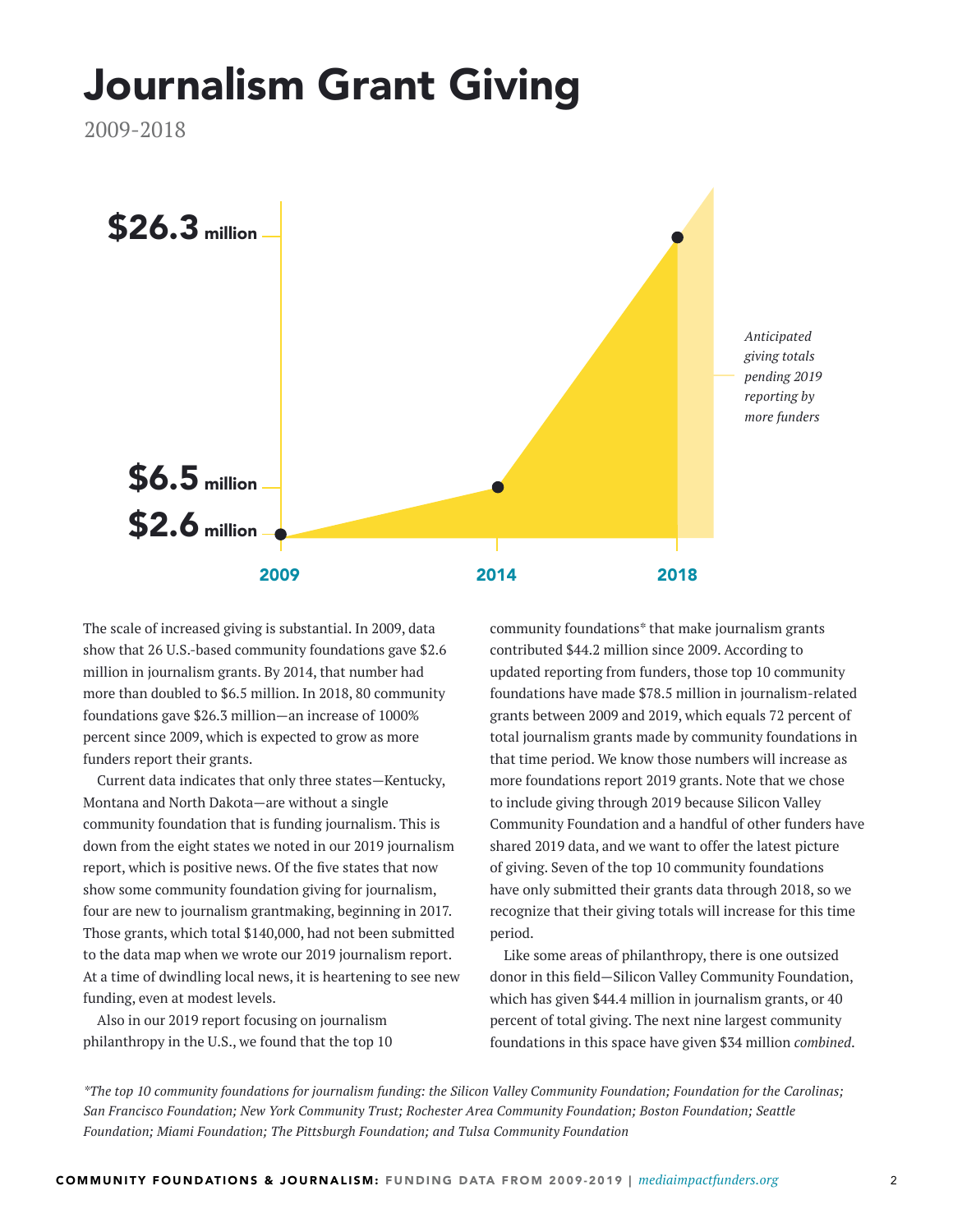### Sample grants from top 10 community foundations

*More about Foundation Maps for Media Funding and its taxonomy can be found on [Page 5](#page-4-0).* 

#### Silicon Valley Community Foundation

Mountain View, CA

**\$44.4 million / 737 grants**

*Top two recent grants:* 

- \$2 million to ProPublica (Investigative Journalism)
- \$1.5 million to Journalism Development Network for Media justice (Journalism, News and Information, General)

#### Foundation for the Carolinas

Charlotte, NC

#### **\$8.2 million / 21 grants**

*Top two recent grants:* 

- \$1 million to the North Carolina Coastal Foundation (Journalism, News and Information, General)
- \$200,000 to the Center for Public Integrity (Investigative Journalism)

#### The San Francisco Foundation

San Francisco, CA **\$6.9 million / 145 grants**

### *Top two recent grants:*

- \$329,536 to Northern California Public Broadcasting (Journalism, News and Information, General)
- \$250,000 to ProPublica (Investigative Journalism)

#### The New York Community Trust

New York, NY **\$3.6 million / 173 grants**

*Top two recent grants:*

- \$250,000 to International Documentary Society for Film and video (Advocacy Journalism)
- \$150,000 to the Marshall Project (Advocacy Journalism)

#### The Rochester Areas Community Foundation

Rochester, NY

#### **\$3.3 million / 212 grants**

*Top two recent grants:*

- \$57,500 to Online News Association for Web-based media (Journalism, News and Information, General)
- \$15,000 to Investigative Reporters and Editors (Investigative Journalism)

#### The Miami Foundation

Miami, FL **\$3.2 million / 115 grants**

#### *Top two recent grants:*

- \$60,908 to Institute for Nonprofit News (Journalism, News and Information, General)
- \$41,309 to Florida Center for Investigative Reporting (Investigative Journalism)

#### Boston Foundation

Boston, MA **\$3.2 million / 109 grants**

*Top two recent grants:*

- \$10,000 to ProPublica (Investigative Journalism)
- \$10, 000 to Data for Black Lives (Journalism, News and Information, General)

#### Seattle Foundation

Seattle, WA **\$2.4 million / 259 grants**

*Top two recent grants:*

- \$100,000 to Utah Film Center (Investigative Journalism)
- \$75,000 to Grist Magazine for Web-based media (Advocacy Journalism)

#### The Pittsburgh Foundation

Pittsburgh, PA **\$2.1 million / 20 grants**

*Top two recent grants:*

- \$300,000 to the Lenfest Institute for Journalism (Journalism, News and Information, General)
- \$250,000 to PublicSource (Constituency Journalism)

#### Tulsa Community Foundation

Tulsa, OK **\$2 million / 11 grants**

*Top two recent grants:*

- \$95,000 to Global Press Institute for Media justice (Media Literacy, Constituency Journalism)
- \$75,000 to the Marshall Project (Advocacy Journalism)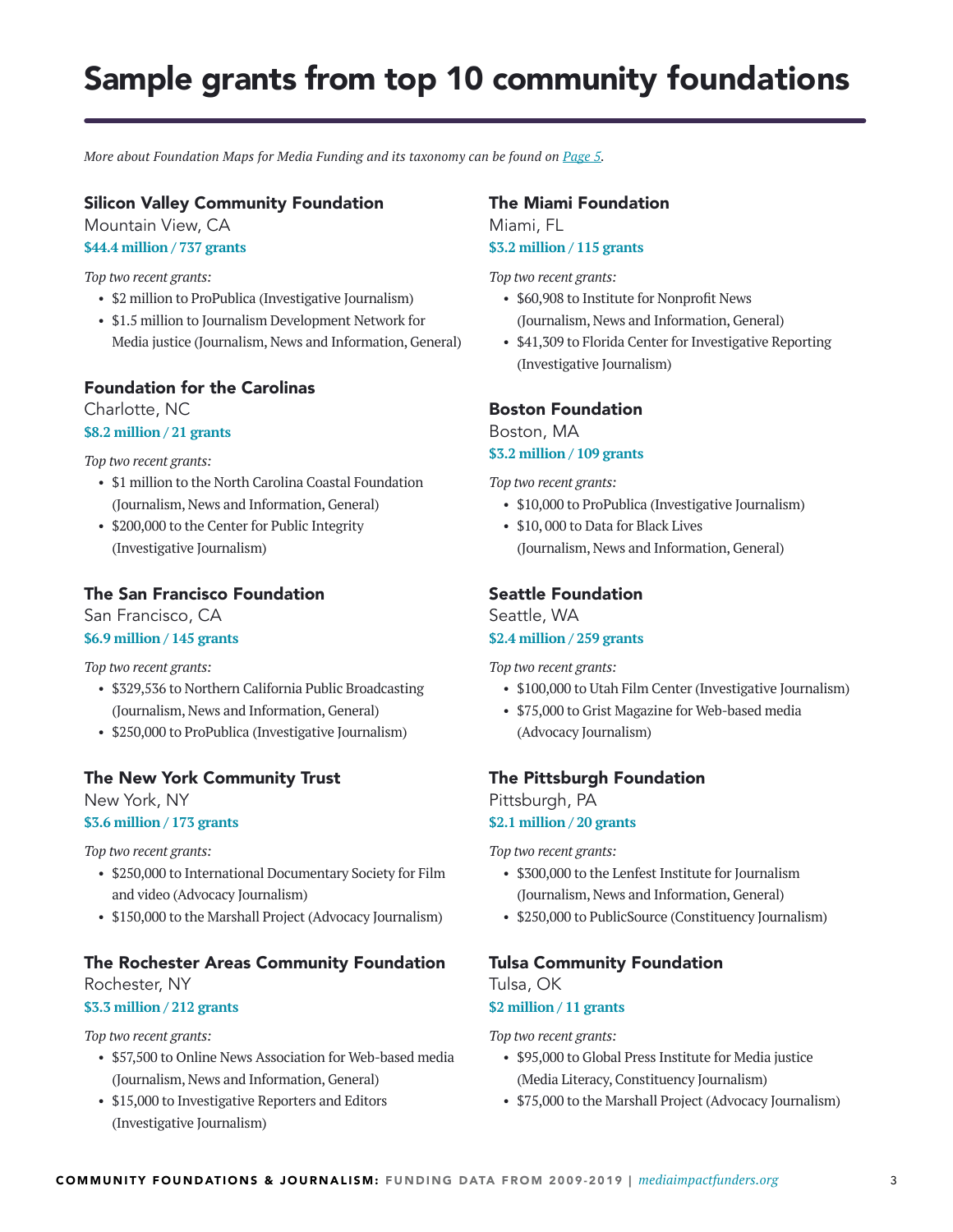## Distribution of journalism grants



While we know that community foundations are making important investments in journalism, there are gaps in our knowledge that we aim to fill. For example, because community foundation grants are reported without the distinction between donor-advised giving, the available data makes it hard to determine how much local journalism is being supported by staff who oversee discretionary funds and how much is directed via donor-advised funds.

To that end, and in keeping with our strategic imperative to present and identify funding models and best practices for supporting local journalism, this data snapshot is an attempt to ignite a conversation to better understand the role community foundations are playing in supporting critical civic education, especially at the local level.

In the coming weeks, Media Impact Funders will be surveying leading community foundations about their journalism work and look forward to sharing the results of our inquiry. If you have insights to share, we encourage you to email us at [journalism@mediafunders.org](mailto:journalism%40mediafunders.org?subject=)



Media Impact Funders is a knowledge network advancing and catalyzing the work of a diverse range of funders committed to media that informs, engages, and inspires.